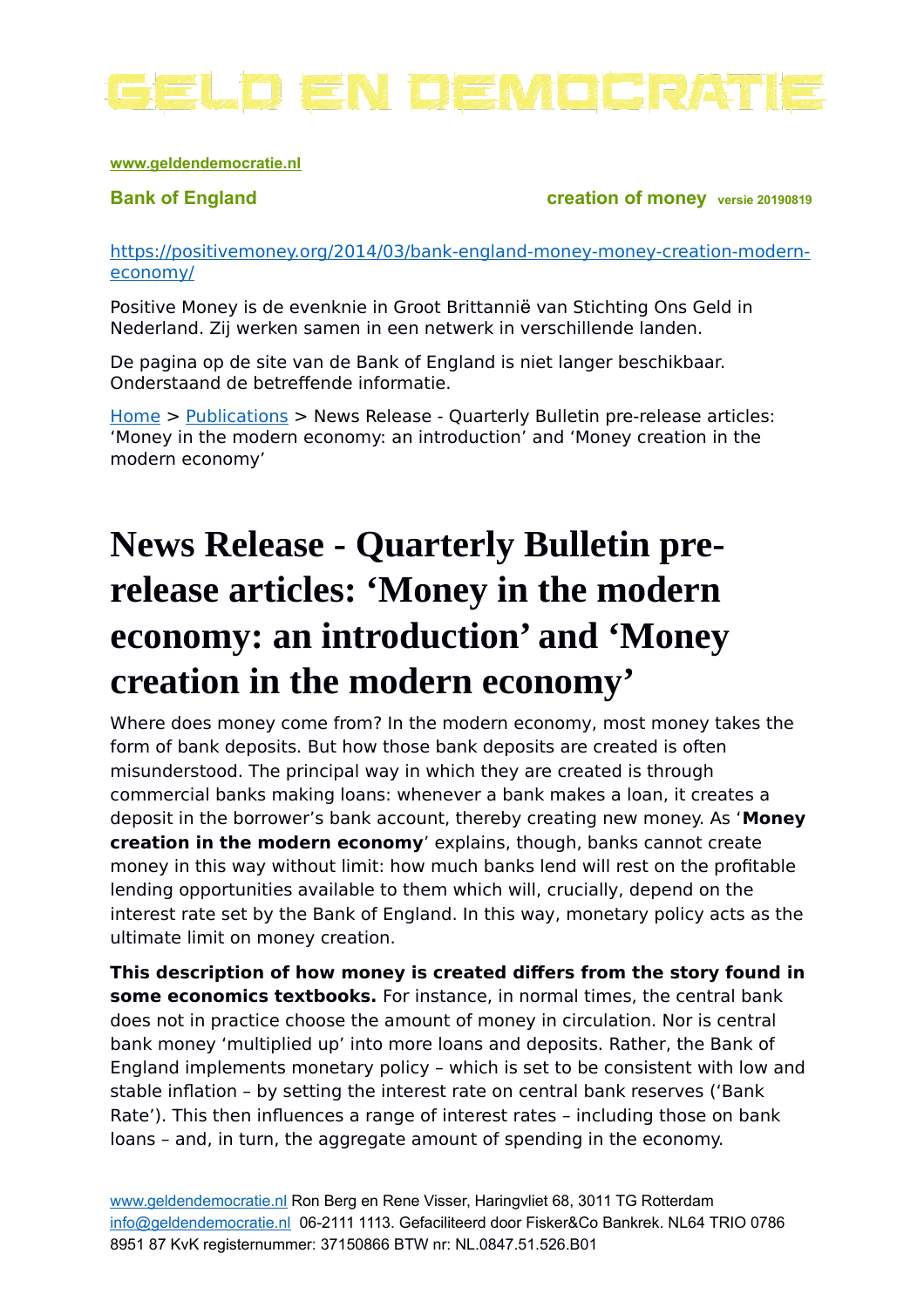

### **[www.geldendemocratie.nl](http://www.sociaalgeld.nl/)**

# **Bank of England Creation of money** *versie 20190819*

When interest rates were reduced to their effective lower bound, the focus of monetary policy shifted to boosting the quantity of money in the economy directly, via a series of asset purchases, or 'quantitative easing' (QE). The Bank of England electronically creates new money and uses it to purchase gilts from private investors such as pension funds and insurance companies. These investors typically do not want to hold on to this money, because it yields a low return. So they tend to use it to purchase other assets, such as corporate bonds and shares. That lowers longer-term borrowing costs and encourages the issuance of new equities and bonds to stimulate spending and keep inflation on track to meet the government's target.

As a by-product of the purchases of gilts from investors, new central bank reserves are created. But these are not an important part of the transmission mechanism. The article dispels a number of misconceptions about how QE works:

- Just as in normal times, the reserves created by QE cannot be 'multiplied up' into additional loans and deposits.
- Nor can reserves be directly lent out, since only commercial banks hold reserves accounts.
- And while banks do earn interest on the newly created reserves, QE also creates an accompanying liability for the bank – the investors' deposits following sales of gilts – which the bank will itself typically have to pay interest on.

A more fundamental question still than "Where does money come from?" is "What is money?".'**Money in the modern economy: an introduction**' addresses precisely this question. While most people in the world use some form of money on a daily basis to buy or sell goods and services, to pay or get paid, or to settle contracts, there is not universal agreement on what money actually is.

Assuming no prior knowledge of economics, the article explains that money today is a type of IOU, but one that is special because everyone in the economy trusts that it will be accepted by other people in exchange for goods and services. It is because money is a form of IOU that banknotes still have the 'promise to pay' inscription: but money today is fiat or 'paper' money that is not convertible to any other asset (such as gold or other commodities). In addition to currency, bank deposits and central bank reserves are the main types of money in the modern economy.